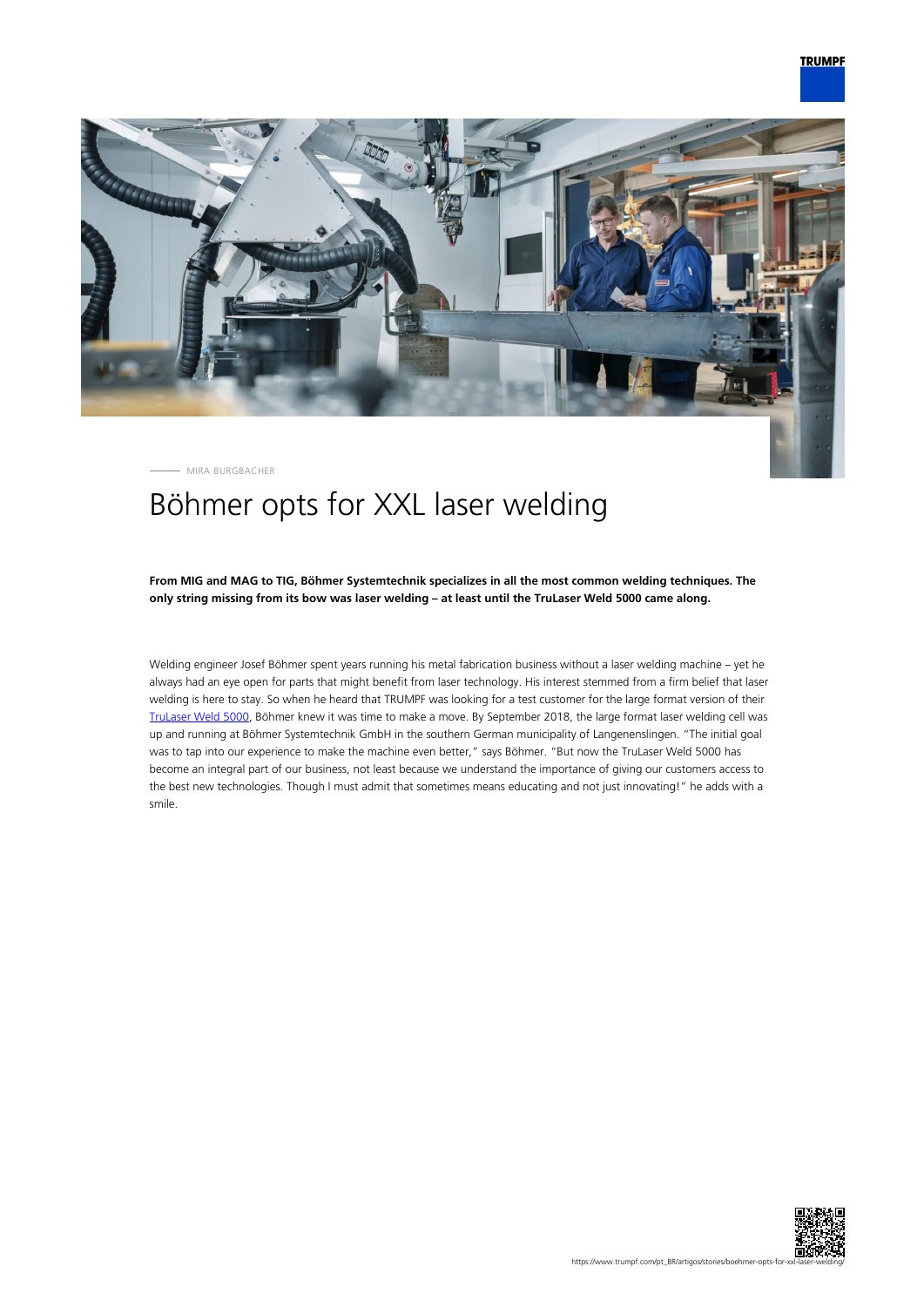

The managing director of Böhmer Systemtechnik GmbH, Josef Böhmer, clearly has a passion for welding. His company offers expertise in all the standard welding techniques – and the addition of laser welding has made the package complete. © Günther Bayerl

### **Two birds with one stone**

Since it was founded in 1949, the family-run company Böhmer Systemtechnik GmbH has served not only machine makers and system integrators, but also companies in the scaffolding, formwork and steel construction sectors. Processing long and oversized parts has therefore become second nature to the company's workforce. Böhmer uses a range of welding techniques – but laser welding had not originally been one of them. "Not many companies have the right experience, expertise and machinery to weld large parts with a laser, so I figured this was an opportunity we could grab with both hands," says Böhmer. By opting to move into laser welding with a large format machine, Böhmer has killed two birds with one stone, expanding its portfolio and adding the missing piece to its welding capabilities at one and the same time.



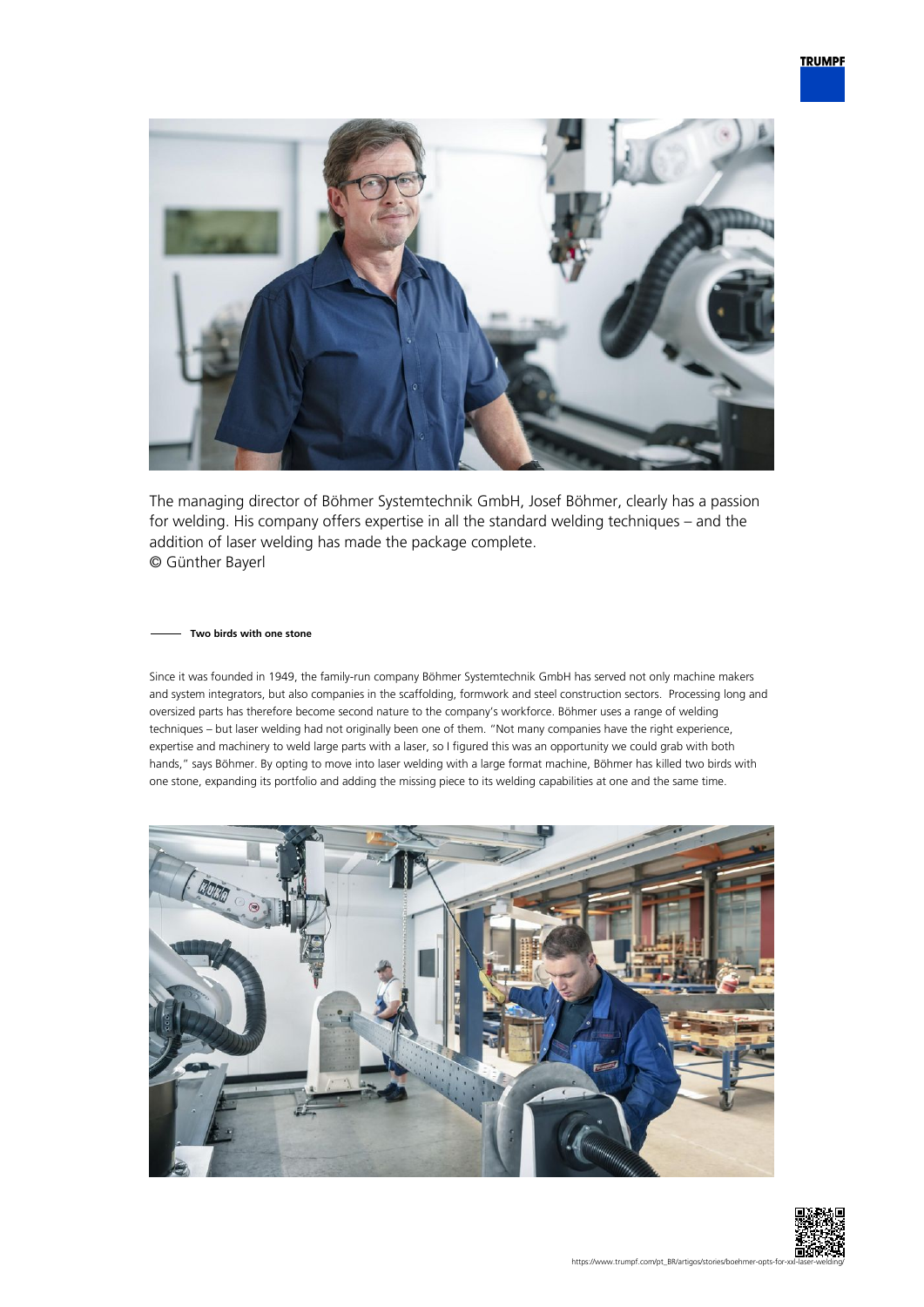

Josef Böhmer thinks the laser offers great potential for welding oversized parts. © Günther Bayerl

#### **Intrepid pioneer in laser welding**

Josef Böhmer's experience with other welding techniques gives him a clear knowledge edge: "If you can identify which parts are suitable for laser welding, you already have an advantage. We see laser welding as an important and logical addition to our other services, but it also offers lots of exciting new opportunities if you know how to tap into them." Böhmer primarily uses laser welding for long seams: "For oversized parts, other welding methods require very high heat input to make the seams strong enough. That heat warps the metal. But to meet the fine tolerances specified for today's parts, especially in formwork construction, we then face the hassle of having to straighten them, which isn't easy when they're so large!" Even more time is wasted grinding down the seams – and the bigger and thicker the part, the greater the time spent on postprocessing. That's why the laser is such a good choice, offering a deep penetration welding process that minimizes distortion by minimizing heat input. The resulting seams are very strong and perfectly suited to Böhmer's purposes. No rework is required, so the company enjoys the twofold benefit of getting better quality faster.

# **Not many companies have the right experience, expertise and machinery to weld large parts with a laser, so I figured this was an opportunity we could grab with both hands.**

Josef Böhmer, Geschäftsführer Böhmer Systemtechnik

**Looking good!**

**»**

Böhmer also makes thin-sheet parts for caravan manufacturers – and here it's the appearance that counts. "The materials we use in this case are between 1 and 2 millimeters thick," says Böhmer. "Spatter becomes a real problem when you weld those manually – and that's a definite no-no for visible parts!" In contrast, heat conduction welding with a laser produces seams that are barely visible. "Absolutely no post-processing required," says Böhmer. "And it still looks like it's all been cast as a single piece!"

**Showing the way**

To really exploit the benefits of laser welding, users need to rethink parts design from scratch. One of Josef Böhmer's tasks nowadays is teaching people how to make that leap: "We work closely with our customers right from the design stage. It's our job to explain how much potential laser welding offers and to show them what works." Laser welding opens up a host of possibilities for designing new parts from the ground up. For example, welding very thin sheets to thick sheets suddenly becomes much easier, says Böhmer, explaining why he feels so optimistic: "We met the same initial resistance when we started offering 2D laser cutting. But customers are always impressed with the quality of our laser-welded parts, so it's not hard to convince them and get them on board."

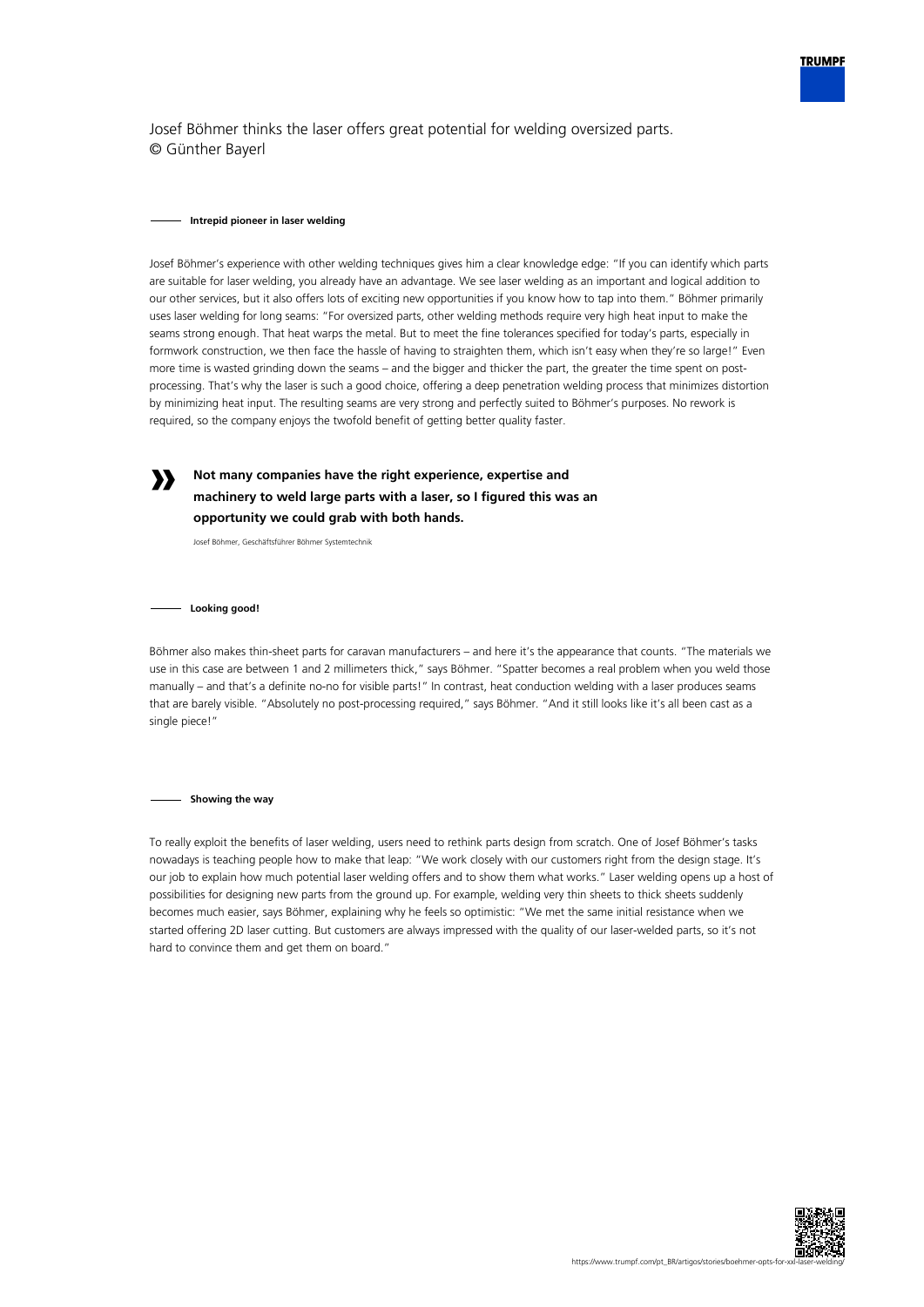

The TruLaser Weld 5000 large format machine at Böhmer Systemtechnik is equipped with a KUKA robot on a linear axis and a turnover positioner, allowing it to cover a working area 4 meters long and 1.5 meters wide. The rotate-and-tilt positioner gives users the flexibility to weld the occasional small part between a series of larger ones. © Günther Bayerl

## **A versatile system**

Josef Böhmer also praises the sheer flexibility of the laser welding system: "We work with a KUKA robot on a linear axis, plus a turnover positioner, so we can cover a large working area 4 meters long and 1.5 meters wide. To take the strain off operators, we installed a crane in the machine that makes it much easier to lift heavy parts into and out of the machine. To save space, all the peripherals and system technology are positioned on a dedicated enclosure above the machine."

Occasionally a small part may need to be welded between a series of larger ones, and that's where the flexibility of the TruLaser Weld 5000's rotate-and-tilt positioner comes into play. "It allows us to weld small parts without all the hassle of having to remove a fixture for larger parts on the turnover positioner." What's more, the rotate-and-tilt positioner makes it possible to weld hard-to-access parts in just one clamping set-up thanks to its NC rotary axis integrated into the robot control system.

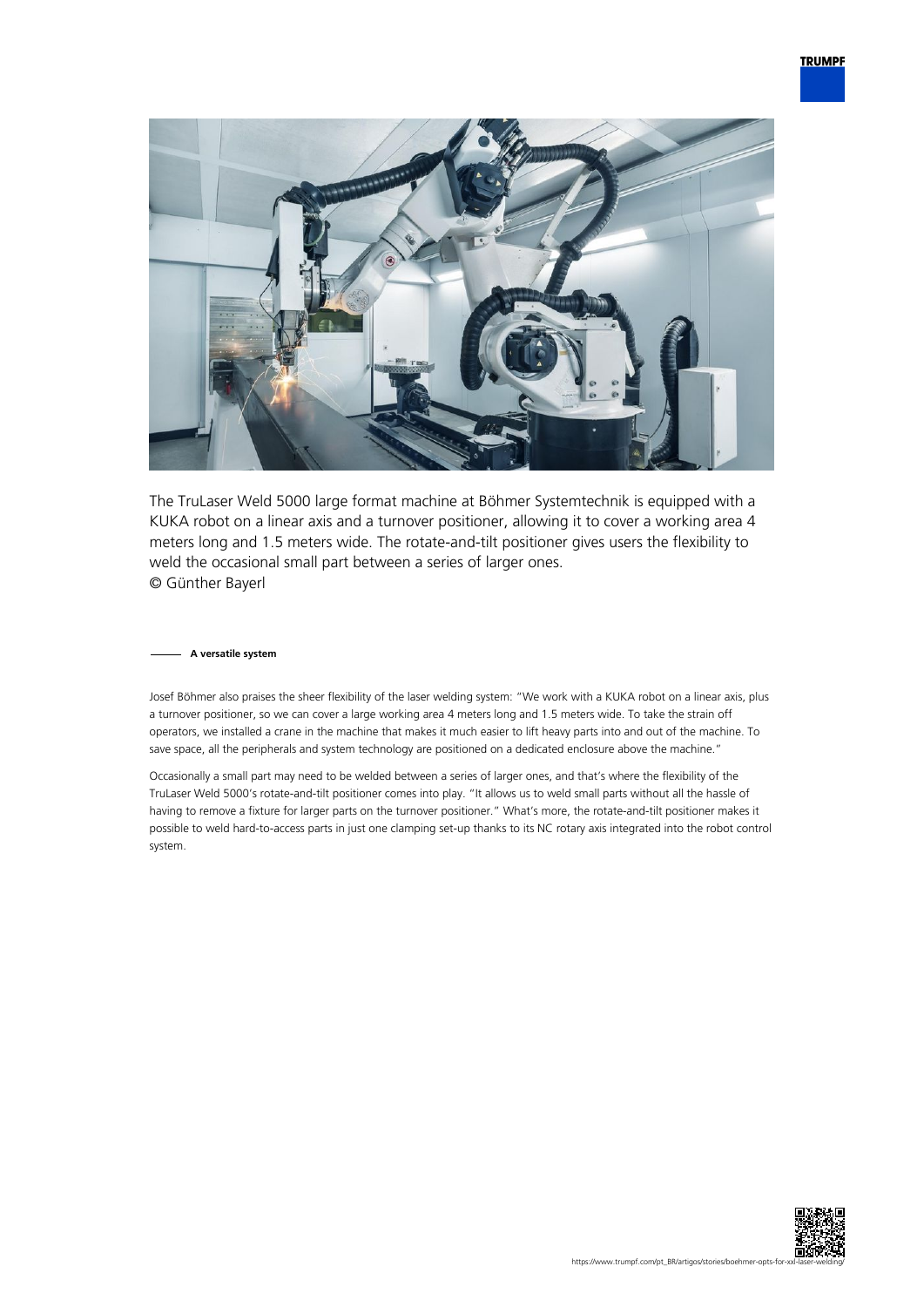

Deep penetration welding with a laser involves far less heat input than conventional welding methods – and that means less distortion. Josef Böhmer (right): "Parts nowadays have to be made to such fine tolerances, especially in formwork construction. So we save a lot of time by not having to straighten them after welding! © Günther Bayerl

# **The beauty of home-made fixtures**

Making fixtures is a key part of laser welding, says Josef Böhmer: "We were already familiar with the basics of fixture construction from our automated MAG welding line. I think it's really beneficial to make fixtures in-house because the quality of the results is down to you." Design engineers work closely with jig and fixture makers at Böhmer, coordinating their work and running tests to get each fixture exactly right.

Fixture construction has got a whole lot easier thanks to machine functions that boost the laser's flexibility. One example is the rotary module for supplying shielding gas. The shielding gas nozzle rotates smoothly around the optics so that the robot doesn't have to constantly realign itself. That makes the whole clamping and programming side of things easier and makes parts more accessible.